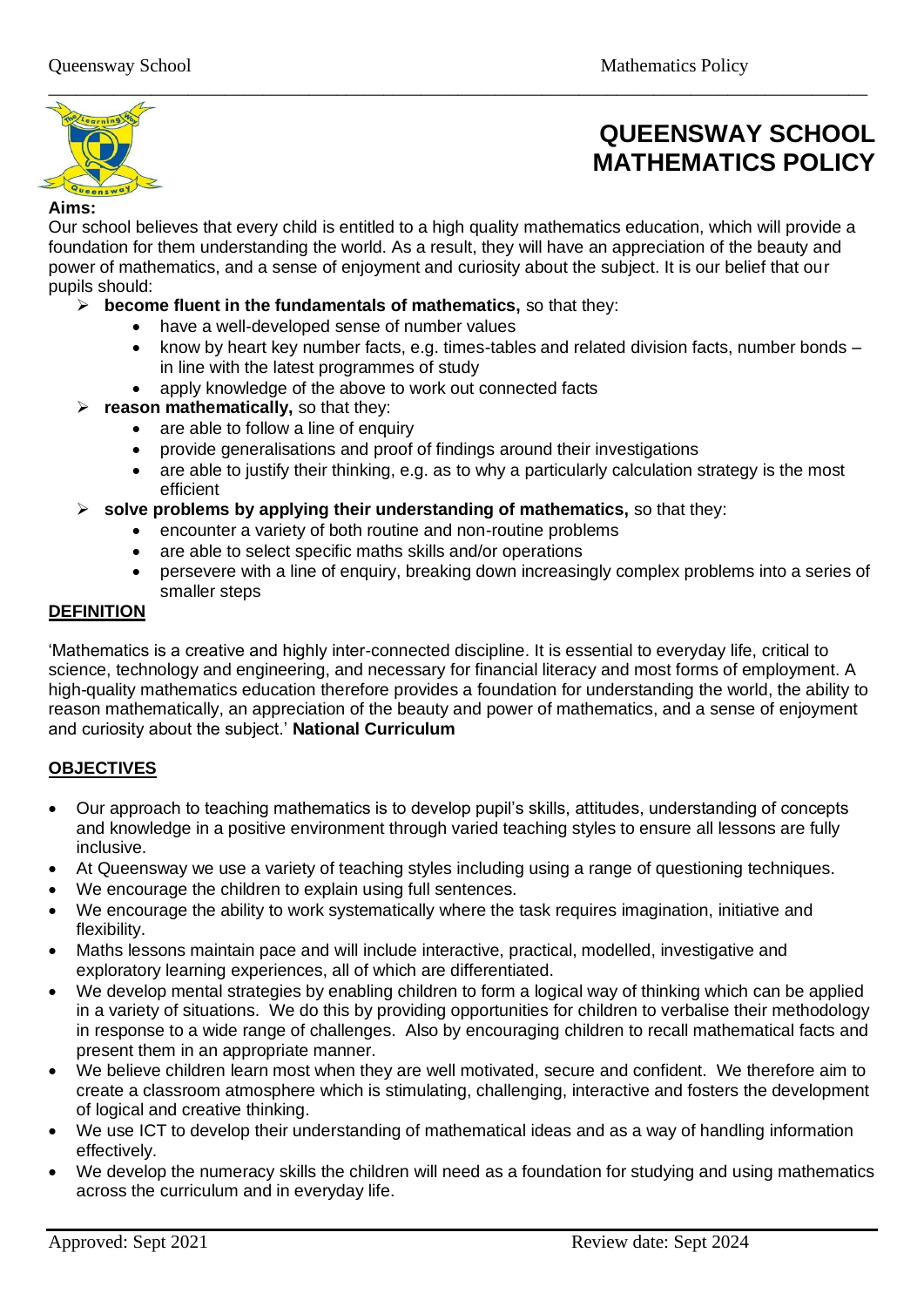# **HOW WE TEACH MATHEMATICS AT QUEENSWAY SCHOOL**

At Queensway School we follow a Maths mastery approach.

- $\triangleright$  This ensures:
	- o A high level of performance for all
	- o Keeping the class working together when appropriate whilst addressing the needs for all pupils to master the curriculum and for some to gain greater depth and proficiency
	- o A mind-set All children can achieve with good teaching, appropriate resources, effort and a 'can-do' attitude.
	- o The manner in which the curriculum is designed, focusing on fewer topics in depth, repetition and application. All pupils have access to the ideas and concepts
	- o Deep and sustainable learning for all '*depth*' is the key to avoiding the need to repeat teaching. It doesn't feel like we're starting again each term.

\_\_\_\_\_\_\_\_\_\_\_\_\_\_\_\_\_\_\_\_\_\_\_\_\_\_\_\_\_\_\_\_\_\_\_\_\_\_\_\_\_\_\_\_\_\_\_\_\_\_\_\_\_\_\_\_\_\_\_\_\_\_\_\_\_\_\_\_\_\_\_\_\_\_\_\_\_\_\_\_\_\_\_\_\_\_\_\_

- o The teaching of Maths should include aspects of the following Mastery approach strategies in every lesson and/or over a series of lessons: Concrete-pictorial-abstract
- $\triangleright$  The differentiation of tasks is done in various ways:
	- $\circ$  Open ended questioning and activities which allow more able children to offer more sophisticated mathematical responses
	- o Stepped Activities which can be accessed at different steps, supporting and challenge all
	- o Recording e.g. allowing some children to give verbal responses and photographing their learning
	- o Resourcing e.g. Use of cubes, 100 squares, number lines, tens frames to support all children
- ➢ As part of our strategy to raise pupil attainment, this school uses the Year related objectives as outlined in our Progression of Skills long term plan as a basis for planning teaching to fulfil the requirements of the National Curriculum for Mathematics. This ensures continuity and progression throughout the school, using an approach adopted by the vast majority of schools in England.
- ➢ At Queensway there is a Foundation Stage and they too have a progression of skills document for both nursery and reception. These objectives follow the new EYFS framework September 2021 and the emphasis on a secure understanding of number.
- ➢ To ensure that essential number skills are given priority all teachers will include an extra daily counting session in their timetables where they can cover the "on the boil" objectives from the school long term progression of skills document.
- $\triangleright$  Mathematics can be used to enhance the teaching and learning of other National Curriculum subjects, and equally those subjects can be used to acquire, reinforce and apply Mathematical understanding.
- ➢ Teachers will use appropriate Assessment for Learning strategies to help children develop responsibility and ownership of their learning and provide and as part of this they will provide follow up marking (also see school marking policy)
- ➢ Active Maths is encouraged and teacher will plan opportunities weekly for the children to carry out active Maths activities.

#### **PLANNING**

In preparation for each term a medium term plan is drawn up by teachers consisting of the objectives to be covered from the school progression of skills documents from Nursery to Year 6.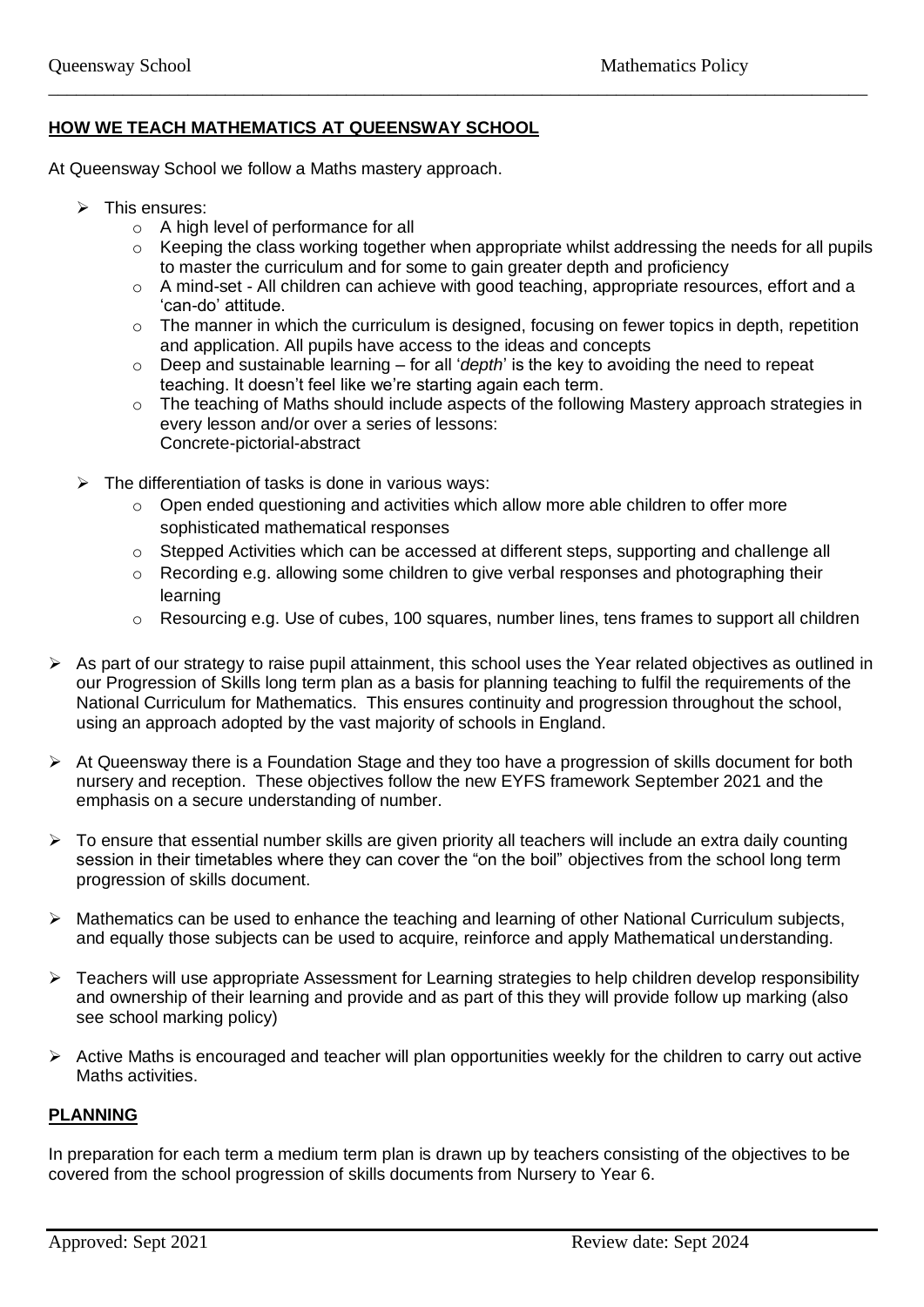In preparation for each week, teachers will develop resources, approaches and activities in order to deliver the planned objectives.

\_\_\_\_\_\_\_\_\_\_\_\_\_\_\_\_\_\_\_\_\_\_\_\_\_\_\_\_\_\_\_\_\_\_\_\_\_\_\_\_\_\_\_\_\_\_\_\_\_\_\_\_\_\_\_\_\_\_\_\_\_\_\_\_\_\_\_\_\_\_\_\_\_\_\_\_\_\_\_\_\_\_\_\_\_\_\_\_

Weekly and medium-term planning is saved on Google Drive. Weekly planning is filed in the folders held in the staff room by all class teachers at the end of each week and annotated appropriately to show children's achievements and evaluate effectiveness of teaching. This is then monitored throughout the year by the Maths Lead.

## **INCLUSION AND EQUAL OPPORTUNITIES**

All children are provided with equal access to the mathematics curriculum. We aim to provide suitable learning opportunities regardless of gender, ethnicity or home background.

## **HEALTH & SAFETY**

At all times, due care and consideration must be given to health and safety, as outlined in our 'Health & Safety Policy'. In particular, teachers must give thought to health and safety issues when planning work and children must be taught to work safely at all times.

#### **ASSESSMENT/RECORD KEEPING/REPORTING**

Assessments are made at the end of terms 2, 4 and 6 against the objectives for each Year Group using the computerised assessment program on Integris. These are based on teacher assessment, informed by children's achievement of Key objectives, ongoing assessment and the use of previous SAT tests for Year 2 and Year 6. These assessments are recorded on the 'integris and class assessment forms'.

It is good practice for a teacher to have the evidence to support the termly assessment. This record compliments the work done in books and unrecorded maths work. Also, planning sheets are used as a working document where pupil's achievements can be recorded against the objective. Progress of all children is monitored regularly and additional support will be made for the curriculum in the classroom. Foundation Stage pupils are assessed termly using the Foundation Stage Profile.

#### **USE OF ICT TO DEVELOP MATHS CAPABILITY**

Pupils are given opportunities where appropriate to develop and apply their IT capabilities in their study of mathematics. A range of software is used to support the teaching of the key objectives and aid children's understanding including internet-based resources Supermovers, Maths Whizz.

#### **TIMES TABLES**

Times Tables need to be taught and then practised. Times Table Rockstars is available for the practice of times tables from year 2.

#### **Times Table (TT) ROCKSTARS**

TT Rockstars is an initiative for year 2-6. It is a fun way to practise times tables. The 'Sound Check' programme on TT Rockstars follows the structure of the year 4 multiplication test.

#### **WORKING WALLS**

All children have a clear working wall where models, vocabulary and visual images used in previous lessons are displayed and referred to. Children use these to support their learning.

#### **RESOURCES**

All classrooms have a number of mathematical age appropriate resources. Resources which are not used or required regularly are stored centrally and accessed by teachers at the beginning of a topic. Should staff be unable to find what they need, they should consult the subject leader. Staff will also be consulted regarding the purchasing of new items. The subject leader will monitor resources and ensure items are replaced if necessary.